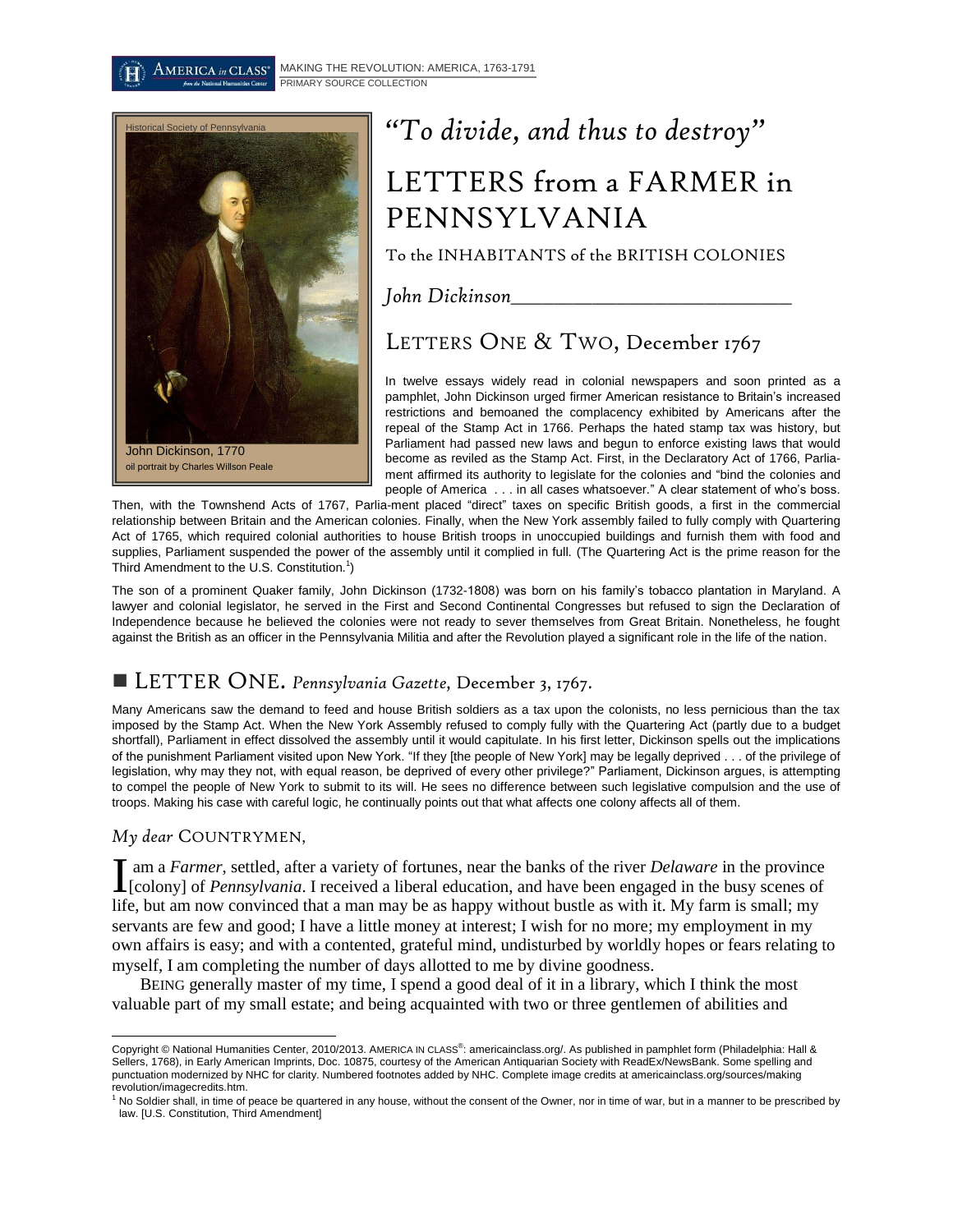learning who honor me with their friendship, I have acquired, I believe, a greater knowledge in history and the laws and constitution of my country than is generally attained by men of my class, many of them not being so fortunate as I have been in the opportunities of getting information.

FROM my infancy I was taught to love *humanity* and *liberty*. Enquiry and experience have since confirmed my reverence for the lessons then given me, by convincing me more fully of their truth and excellence. Benevolence toward mankind excites wishes for their welfare, and such wishes endear the means of fulfilling them. *These* can be found in liberty only, and therefore her sacred cause ought to be espoused by every man, on every occasion, to the utmost of his power. As a charitable but poor person does not withhold his *mite*<sup>2</sup> because he cannot relieve *all* the distresses of the miserable, so should not any honest man suppress his sentiments concerning freedom, however small their influence is likely to be. Perhaps he "may touch some wheel"<sup>3</sup> that will have an effect greater than he could reasonably expect.

THESE being my sentiments, I am encouraged to offer to you, my countrymen, my thoughts on some late [recent] transactions that appear to me to be of the utmost importance to you. Conscious of my defects, I have waited some time, in expectation of seeing the subject treated by persons much better qualified for the task; but being therein disappointed, and apprehensive that longer delays will be

injurious, I venture at length to request the attention of the public, praying that these lines may be *read* with the same zeal for the happiness of *British* America with which they were *wrote*.

WITH a good deal of surprise I have observed that little notice has been taken of an act of Parliament as injurious in its principle to the liberties of these colonies as the *Stamp Act* was: I mean the act for suspending the legislation of *New York*.

THE assembly of that government complied with a former act of Parliament requiring certain provisions to be made for the troops in *America* in every particular, I think, except the articles of salt, *pepper* and vinegar. In my opinion they acted

*With a good deal of surprise I have observed that little notice has been taken of an act of Parliament as injurious in its principle to the liberties of these colonies as the* Stamp Act *was: I mean the act for suspending the legislation of* New York*.* 

imprudently, considering all circumstances, in not complying so far as would have given satisfaction, as several colonies did. But my dislike of their conduct in that instance has not blinded me so much that I cannot plainly perceive that they have been punished in a manner pernicious to *American* freedom and justly alarming to all the colonies.

IF the *British* Parliament has a legal authority to issue an order that we shall furnish a single article for the troops here, and to compel obedience to *that* order, they have the same right to issue an order for us supply those troops with arms, clothes, and every necessary, and to compel obedience to *that* order also; in short, to lay *any burdens* they please upon us. What is this but *taxing* us at a *certain sum* and leaving us only the *manner* of raising it? How is this mode more tolerable than the *Stamp Act*? Would that act have appeared more pleasing to *Americans* if, being ordered thereby to raise the sum total of the taxes, the mighty privilege had been left to them of saying how much should be paid for an instrument of writing on paper, and how much for another on parchment?

AN act of Parliament commanding us to do a certain thing, if it has any validity, is a *tax* upon us for the expense that accrues in complying with it, and for this reason, I believe, every colony on the continent that chose to give a mark of their respect for *Great Britain*, in complying with the act relating to the troops, cautiously avoided the mention of that act, lest their conduct should be attributed to its supposed obligation.

THE matter being thus stated, the assembly of *New York* either had or had not a right to refuse submission to that act. If they had, and I imagine no *American* will say they had not, then the Parliament had *no right* to compel them to execute it. If they had not *this right*, they had *no right* to punish them for not executing it, and therefore *no right* to suspend their legislation, which is a punishment. In fact, if the people of *New York* cannot be legally taxed but by their own representatives, they cannot be legally

l

 $2$  English coin of low monetary value, i.e., his small charitable contribution.

<sup>3</sup> Alexander Pope (British poet), *Essay on Man*, 1732-1734, 1738, "So man, who here seems principal alone, / Perhaps acts second to some sphere unknown, / Touches some wheel, or verges to some goal; / 'Tis but a part we see, and not a whole.'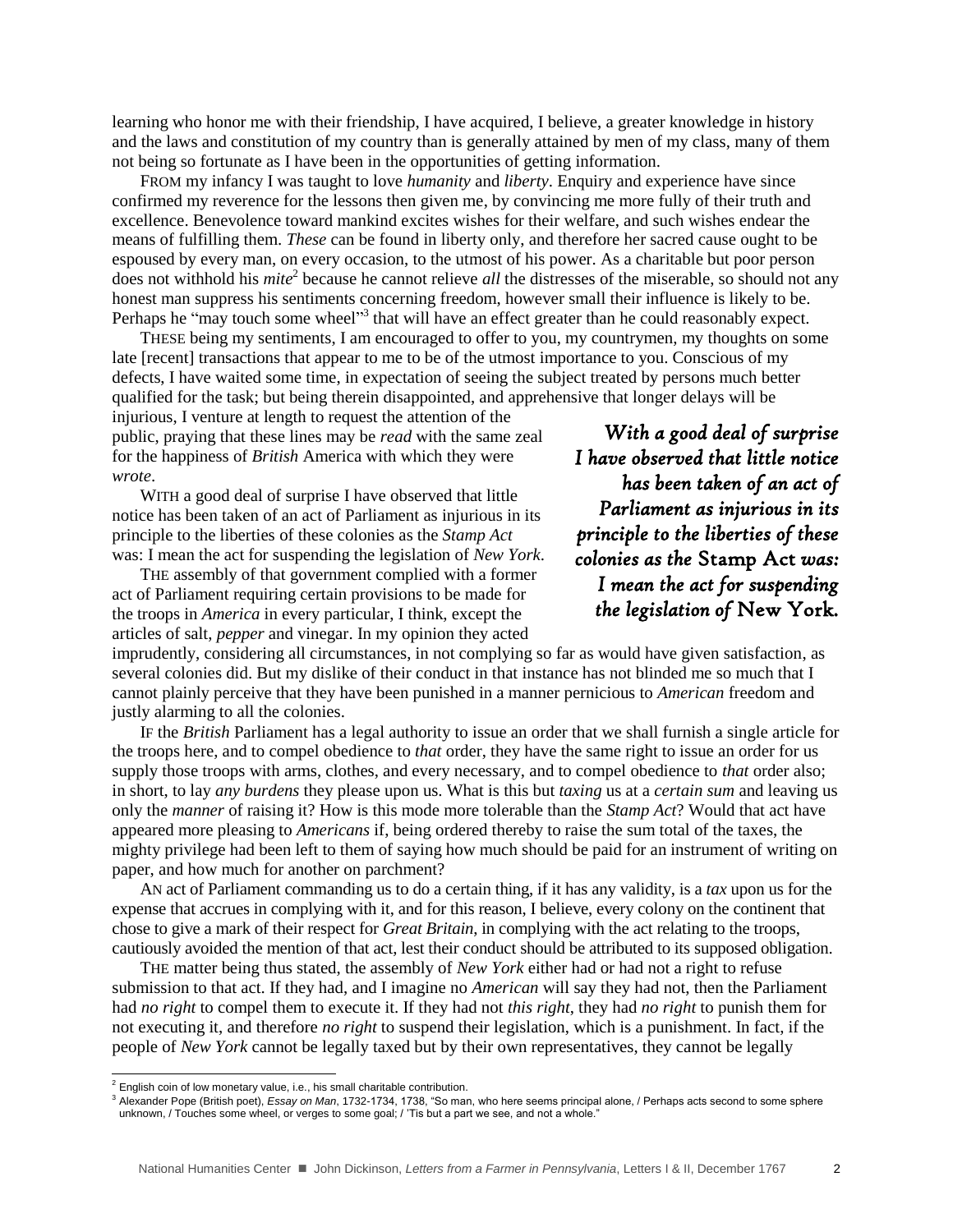deprived of the privilege of legislation, only for insisting on that exclusive privilege of taxation. If they may be legally deprived in such a case of the privilege of legislation, why may they not, with equal reason, be deprived of every other privilege? Or why may not every colony be treated in the same manner, when any of them shall dare to deny their assent to any impositions that shall be directed? Or what signifies the repeal of the *Stamp Act* if these colonies are to lose their *other* privileges by not tamely surrendering *that* of taxation?

THERE is one consideration arising from this suspension, which is not generally attended to, but shows its importance very clearly. It was not *necessary* that this suspension should be caused by an act of Parliament. The Crown might have restrained the governor of *New York* even from calling the assembly together, by its prerogative in the royal governments. This step, I suppose, would have been taken if the conduct of the assembly of *New York* had been regarded as an act of disobedience *to the Crown alone*; but it is regarded as an act of "disobedience to the authority of the BRITISH LEGISLATURE." This gives the suspension a consequence vastly more affecting. It is a parliamentary assertion of the *supreme authority*  of the *British* legislature over these colonies in *the point of taxation*, and is intended to COMPEL *New York* into a submission to that authority. It seems therefore to me as much a violation of the liberties of the people of that province, and consequently of all these colonies, as if the Parliament had sent a number of regiments to be quartered upon them, till they should comply. For it is evident that the suspension meant as a *compulsion*, and the *method* of compelling is totally indifferent. It is indeed probable that the sight of red coats and the hearing of drums would have been most alarming, because people are generally more influenced by their eyes and ears than by their reason. But whoever seriously considers the matter must perceive that a dreadful stroke is aimed at the liberty of these colonies. I say, of these colonies, for the

cause of *one* is the cause of *all*. If the Parliament may lawfully deprive *New York* of any of *her* rights, it may deprive any or all the other colonies of *their* rights; and nothing can possibly so much encourage such attempts as a mutual inattention to the interests of each other. *To divide, and thus to destroy,* is the first political maxim in attacking those who are powerful by their union. He certainly is not a wise man who folds his arms and reposes himself at home, viewing with unconcern the flames that have invaded his neighbor's house, without using any endeavors to extinguish them. When Mr. *Hampden*'s ship-money case for *Three Shillings* and *Four-pence* was tried, all the people of *England*, with anxious expectation, interested themselves in the important decision; and when the slightest point touching the freedom of one colony is agitated, I earnestly wish that *all the rest* may with equal ardor support their sister. Very much may be said on this subject, but I hope more at present is unnecessary.

*If the Parliament may lawfully deprive* New York *of any of* her *rights, it may deprive any or all the other colonies of* their *rights; and nothing can possibly so much encourage such attempts as a mutual inattention to the interests of each other.* To divide, and thus to destroy, *is the first political maxim in attacking those who are powerful by their union.* 

WITH concern I have observed that *two* assemblies of this province have sat and adjourned without taking any notice of this

act. It may perhaps be asked: what would have been proper for them to do? I am by no means fond of inflammatory measures; I detest them. I should be sorry that anything should be done which might justly displease our sovereign or our mother country: But a firm, modest exertion of a free spirit should never be wanting [lacking] on public occasions. It appears to me that it would have been sufficient for the assembly to have ordered our agents to represent to the King's ministers their sense of the suspending act and to pray [petition] for its repeal. Thus we should have borne our testimony against it, and might therefore reasonably expect that, on a like occasion, we might receive the same assistance from the other colonies.

> *Concordia res parvae crescunt.* Small things grow great by concord.

### A F A R M E R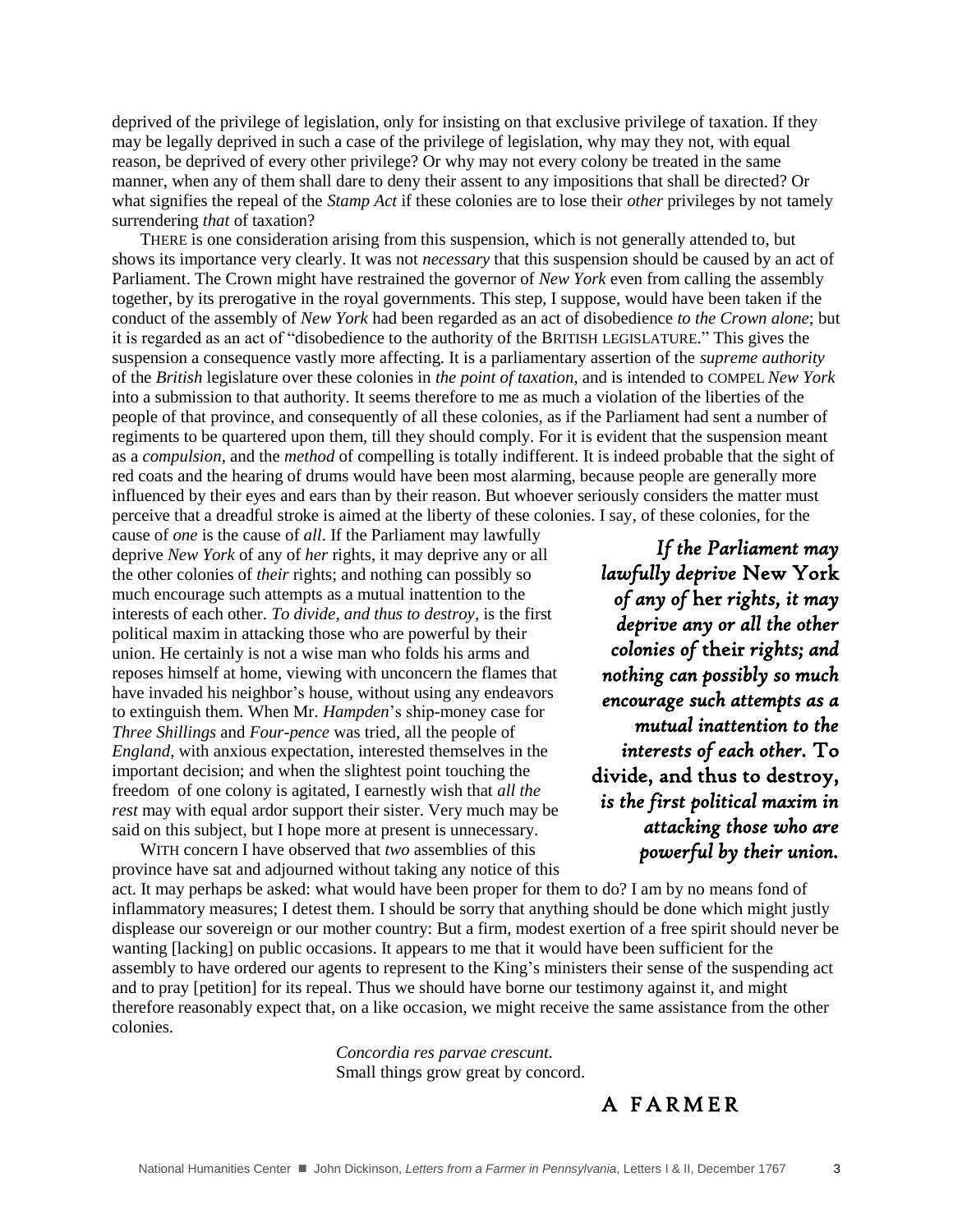### LETTER TWO. *Pennsylvania Gazette,* December 10, 1767. EXCERPTS.

In twelve essays widely read in colonial newspapers in 1767 and 1768 and soon printed as a pamphlet, John Dickinson makes a case for American resistance to Britain's attempt to increase its control over the colonies. In his second letter, Dickinson acknowledges that the colonies are part of the British Empire and that Great Britain has authority over them. Every law passed by Parliament relating to the colonies, including the imposition of taxes, has been based upon its authority to regulate trade—every law, that is, except the Stamp Act, which was passed simply to raise revenue. For Dickinson, this distinction is critical: Parliament can legitimately tax the colonies to regulate trade but not to raise revenue. The import taxes (duties) imposed by the Townshend Act would be legitimate, he maintains, if they were meant to regulate trade. But because Parliament requires the colonists to buy the taxed goods—paper, paint, glass, and tea—from Britain alone, there is no competition, no trade, to regulate. Thus the duties are designed solely to raise revenues and are therefore unjust. Can the colonists evade them by switching to domestic substitutes? No, because America makes very little glass and paper. Moreover, since Britain can prohibit manufacturing in America—she has already outlawed the production of iron and steel—she might simply prohibit more and more manufacturing, forcing the colonists to rely more and more on imported British goods, which she will tax more and more. America is "a city besieged," he concludes, and Americans are threatened with slavery.

#### *My dear* COUNTRYMEN,

**HERE** is another late [recent] act of Parliament which appears to me to be unconstitutional and as destructive to the liberty of these colonies as that mentioned in my last letter; that is, the act<sup>4</sup> for granting the duties [import taxes] on paper, glass, *&c*. [etc.]  $\prod_{\mathrm{TH}}$ 

THE Parliament unquestionably possesses a legal authority to *regulate* the trade of *Great Britain* and all her colonies. Such an authority is essential to the relation between a mother country and her colonies, and necessary for the common good of all. He who considers these provinces as states distinct from the *British Empire* has very slender notions of *justice* or of their *interests.* We are but parts of a *whole,* and therefore there must exist a power somewhere to preside and preserve the connection in due order. This power is lodged in the Parliament, and we are as much dependent on *Great Britain* as a perfectly free people can be on another.

I HAVE looked over *every statute* relating to these colonies, from their first settlement to this time, and I find every one of them founded on this principle, till the *Stamp Act* administration. <sup>5</sup> *All before* are calculated to regulate trade and preserve or promote a mutually beneficial intercourse between the several constituent parts of the empire; and though many of them imposed duties on trade, yet those duties were always imposed *with design* to restrain the commerce of one part that was injurious to another, and thus to promote the general welfare. The raising of a revenue thereby was never intended. Thus the King, by his judges in his courts of justice, imposes fines, which all together amount to a very considerable sum and contribute to the support of government: But this is merely a consequence arising from restrictions that only meant to keep peace and prevent confusion; and surely a man would argue very loosely who should conclude from hence that the King has a right to levy money in general upon his subjects. Never did the

*British* Parliament, till the period above mentioned, think of imposing duties in *America* FOR THE PURPOSE OF RAISING A REVENUE. . . .

A FEW months after came the

# *Never did the* British *Parliament, till the period above mentioned, think of imposing duties in* America *FOR THE PURPOSE OF RAISING A REVENUE.*

*Stamp Act,* which reciting this, proceeds in the same strange mode of expression, thus — "And whereas it is just and necessary that provision be made for RAISING A FURTHER REVENUE WITHIN YOUR MAJESTY'S DOMINIONS IN AMERICA, *towards defraying the said expenses,* we your Majesty's most dutiful and loyal subjects, the COMMONS OF GREAT BRITAIN, *&c*. GIVE and GRANT," *&c*. as before.

THE last act, granting duties upon paper, *&c*. carefully pursues these modern precedents. The preamble is "Whereas it is expedient THAT A REVENUE SHOULD BE RAISED IN YOUR MAJESTY'S DOMINIONS IN AMERICA, *for making a more certain and adequate provision for defraying the charge of the administration of justice, and the support of civil government in such provinces where it shall be* 

l

<sup>4</sup> Revenue Act of 1767.

<sup>5</sup> Dickinson provides an extensive list (not included here) of the "former acts of Parliament relating to these colonies" in order to emphasize "their great different in *expression* and *intention*" to the Revenue Act.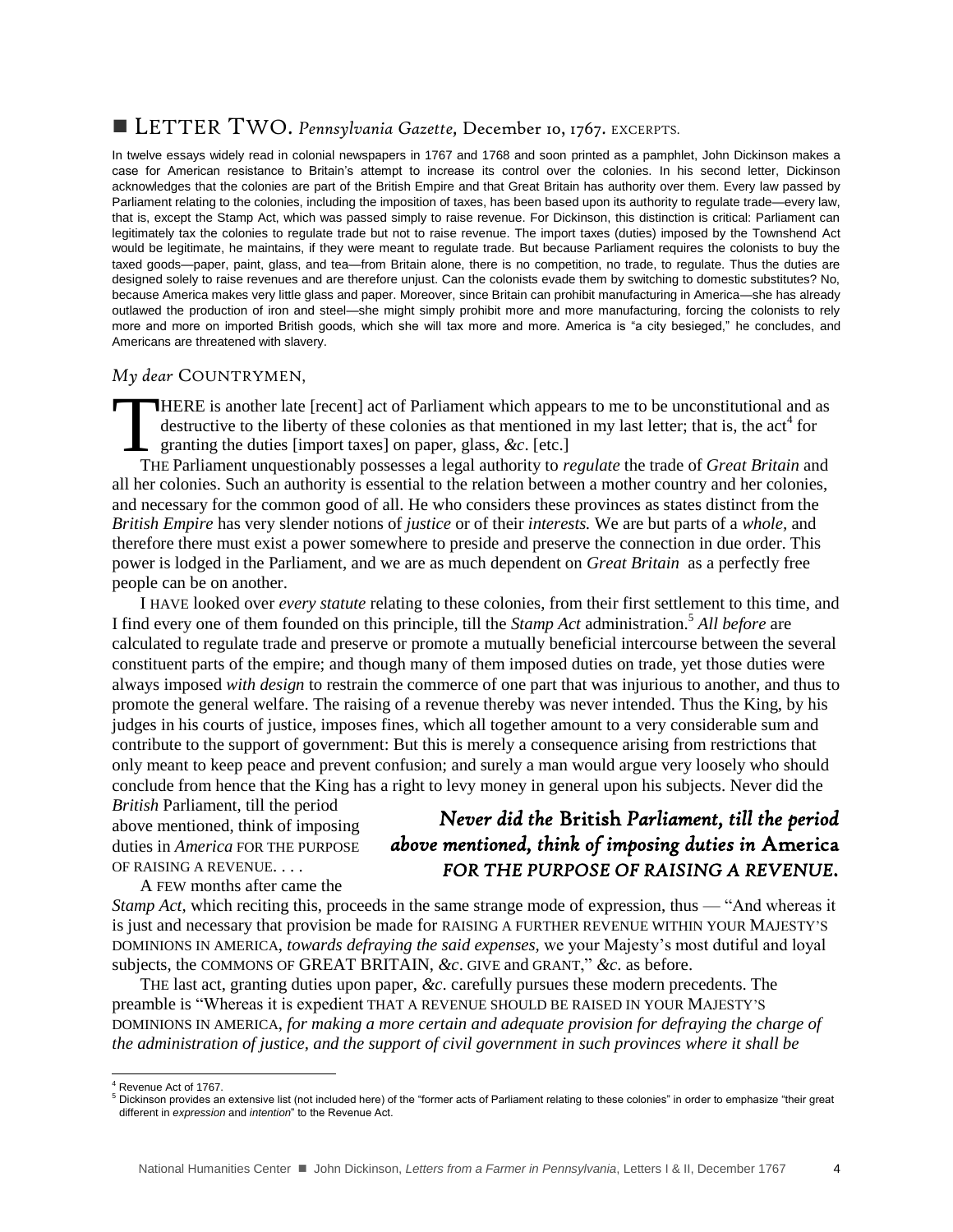*found necessary, and towards the further defraying the expenses of defending, protecting and securing the said dominions,* we your Majesty's most dutiful and loyal subjects, the COMMONS OF GREAT BRITAIN, *&c*. GIVE and GRANT," *&c*. as before.

HERE we may observe an authority *expressly* claimed and exerted to impose duties on these colonies, not for the regulation of trade, not for the preservation or promotion of a mutually beneficial intercourse between the several constituent parts of the empire, heretofore the *sole objects* of parliamentary institutions, *but for the single purpose of levying money upon us.*

THIS I call an innovation,\* and a most dangerous innovation. It may perhaps be objected that *Great*  Britain has a right to lay what duties she pleases upon her exports,<sup>†</sup> and it makes no difference to us whether they are paid here or there. TO this I answer. These colonies require many things for their use, which the laws of *Great Britain* prohibit them from getting anywhere but from her. Such are paper and glass.

THAT we may legally be bound to pay any *general* duties on these commodities, relative to the regulation of trade, is granted; but we being *obliged by her laws* to take them from *Great Britain,* any *special* duties imposed on their exportation *to us only, with intention to raise a revenue from us only,* are as much *taxes* upon us, as those imposed by the *Stamp Act*. . . .

SOME persons perhaps may say that this act lays us under no necessity to pay the duties imposed because we may ourselves manufacture the articles on which they are laid, whereas by the *Stamp Act* no instrument of writing could be good unless made on *British* paper, and that too stamped.

SUCH an objection amounts to no more than this, that the injury resulting to these colonies from the total disuse of *British* paper and glass will not be *so afflicting* as that which would have resulted from the total disuse of writing among them; for by that means even the *Stamp Act* might have been eluded. Why then was it universally detested by them as slavery itself? Because it presented to these devoted provinces nothing but a choice of calamities<sup>\*</sup> embittered by indignities, each of which it was unworthy of free men to bear. But is no injury a violation of right but the *greatest* injury? If the eluding the payment of the taxes imposed by the *Stamp Act* would have subjected us to a more dreadful inconvenience than the eluding of the payment of those imposed by the late act, does it therefore follow that the last is *no violation* of our rights, tho' it is calculated for the same purpose the other was, that is, to *raise money upon us,* WITHOUT OUR CONSENT?

THIS would be making *right* to consist, not in an exemption from *injury,* but from a certain *degree of injury.*

BUT the objectors may further say that we shall suffer no injury at all by the disuse of *British* paper and glass. We might not, if we could make as much as we want. But can any man, acquainted with *America,* believe this possible? I am told there are but two or three *Glass-Houses* on this continent and but very few *Paper-Mills*; and suppose more should be erected, a long course of years must elapse before they can be brought to perfection. This continent is a country of planters, farmers, and fishermen, not of manufacturers. The difficulty of establishing particular manufactures in such a country is almost insuperable. For one manufacture is connected with others in such a manner that it may be said to be impossible to establish one or two without establishing several others. The experience of many nations may convince us of this truth.

INEXPRESSIBLE therefore must be our distresses in evading the late acts by the disuse of *British* paper and glass. Nor will this be the extent of our misfortune, if we admit the legality of that act.

GREAT BRITAIN has prohibited the manufacturing *iron* and *steel* in these colonies, without any objection being made to her *right* of doing it. The *like* right she must have to prohibit any other manufacture among us. Thus she is possessed of an undisputed *precedent* on that point. This authority,

 $\overline{a}$ 

<sup>\*</sup> "It is [a] worthy observation how quietly subsidies, granted in forms *usual* and *accustomable* (though heavy) are borne; such a power hath use and custom. On the other side, what discontentments and disturbances subsidies *framed in a new mold* do raise (SUCH AN INBRED HATRED NOVELTY DOTH HATCH) is evident by examples of former times." Lord *Coke's* 2d Institute, p. 33. [Dickinson footnote]

<sup>†</sup>Some people think that *Great Britain* has the same right to impose duties on the exports to these colonies, as on the exports to *Spain* and *Portugal,* etc. Such persons attend so much to the idea of exportation, that they entirely drop *that of the connection between the mother country and her*<br>*colonies. If Great Britain* had always claimed, and exercised an authority t cases would be parallel: But as she never pretended to such a right, they are at liberty to get them where they please; and if they choose to take them from her, rather than from other nations, they voluntarily consent to pay the duties imposed on them. [Dickinson footnote]

<sup>\*</sup> Either the *disuse* of writing or the payment of *taxes* imposed by others *without our consent.* [Dickinson footnote]